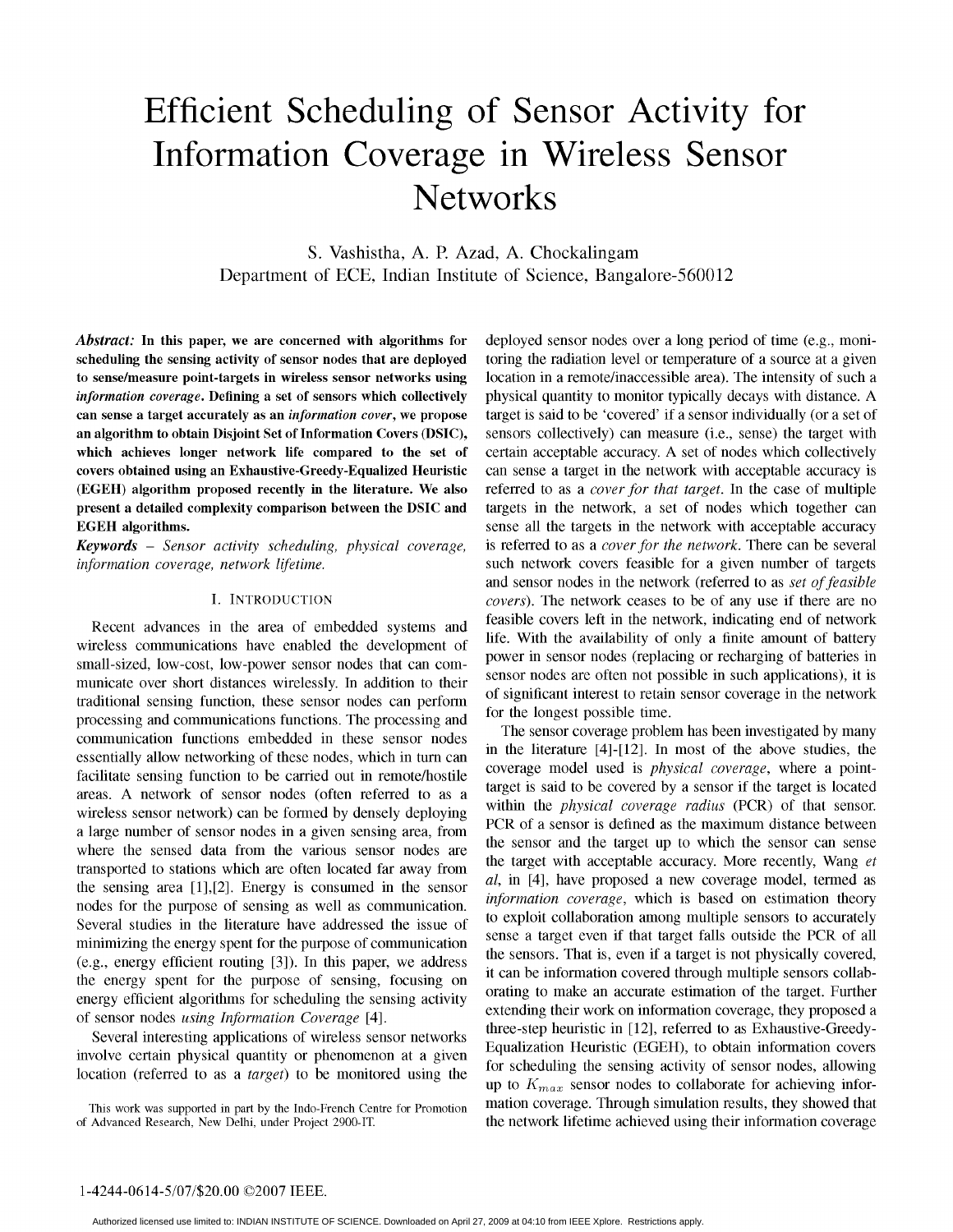based EGEH algorithm is better than the physical coverage based heuristic proposed by Slijepcevic and Potkonjak in [8].

In this paper, we take the information coverage approach in [4] and propose a heuristic for obtaining disjoint information covers, which we refer to as Disjoint Set Information Covers (DSIC) algorithm, that results in longer network lifetime than the EGEH algorithm in [12]. We point out that the information covers obtained by the EGEH algorithm are not disjoint, i.e.,  $\begin{array}{c} \begin{array}{c} \circ \\ \circ \end{array} \end{array}$ a sensor can participate in more than one cover. Because of this, the scheduling of sensors becomes more involved than a simple round-robin schedule. In addition, the sensors  $\Box$  Physical covers  $\Box$  Information covers participating in more than one cover can end up depleting their battery power sooner than others, leading to an early end Fig. 1. Illustration of physical covers and information covers of network life although other sensor nodes may be left with battery power.

disjoint information covers (i.e., a sensor node can participate estimate of  $\theta$  using K observations. This estimate will be more in at most one cover). The resulting disjoint information covers accurate for large K and small noise variances. Let  $\theta_K$  denote allow a simple round-robin schedule of sensor activation (i.e., the error in the estimation allow a simple round-robin schedule of sensor activation (i.e., activate the covers sequentially). Further, since the sensors are uniformly drained, the network lifetime achieved by our DSIC algorithm is more than that achieved by the EGEH For the estimate to be reliable, it is desired that the probability algorithm. We illustrate the above performance improvement that the estimation error is less than a algorithm. We illustrate the above performance improvement through examples and detailed simulations. We also present adequately large. a detailed complexity comparison between the DSIC and  $A$ . Definition:( $K$ , $\epsilon$ ) Information coverage EGEH algorithms. We show that there is <sup>a</sup> cross-over between the complexities of these two algorithms, depending on the A target is said to be  $(K, \epsilon)$  information covered, if K number of target is said to be  $(K, \epsilon)$  information covered, if K number of target number of targets, the number of sensor nodes, and the sensors container number of nodes allowed to collaborate for sensing such that maximum number of nodes allowed to collaborate for sensing.

The rest of this paper is organized as follows. Section II presents some preliminaries on information coverage. In section III, we present the proposed DSIC algorithm. Simu- where  $\tilde{\theta}_K$  is the estimation error given by (2), and A is lation results on performance and complexity comparison are threshold level below which estimation error is acceptable. presented in section IV. Conclusions are presented in section  $Note-1$ : The special case of  $(1, \epsilon)$  information coverage

In this section, we present the necessary preliminaries on *Illustration-1*: Figure 1 illustrates the physical and inforthe estimation theory based [13] information coverage intro- mation covers in a rectangular sensing area with 3 targets duced in [4],[12]. Consider a sensing area with K spatially  $\{T_1, T_2, T_3\}$  and 7 sensors  $\{s_1, s_2, \dots, s_7\}$ . It can be seen distributed sensor nodes  $s_i$ ,  $i = 1, 2, \dots, K$ . Consider a point-<br>that target  $T_2$  is physically covered sensor  $s_5$ , and target  $T_1$ target at a known location in the sensing area. Let  $\theta$  be the is physically covered by sensor  $s_1$ . In addition, target  $T_1$  is physical quantity (or parameter) denoting the target that needs also (2  $\epsilon$ ) information to be measured/monitored. Let  $d_i$ ,  $i = 1, 2, \dots, K$  denote is not physically covered, but it is  $(3, \epsilon)$  information covered the distance between the target and sensor node  $s_i$ . Assume by sensors  $s_3$ ,  $s_5$  and  $s_6$ . Sensor  $s_4$  contributes to neither that  $\theta$  varies inversely with distance (which is true with many physical nor information coverage of any of the targets. In physical quantities of interest, e.g., radiation level), with a summary, i)  $\{s_1, (s_2, s_7)\}$  is the set of feasible covers for decay exponent  $\alpha$ ,  $\alpha > 0$ , such that the parameter observed at target  $T_1$ ,  $ii)$  { $s_5$ } is the set of feasible covers for target  $T_2$ , distance d is given by  $\theta d^{-\alpha}$ . In addition to this decay, additive and  $iii)$  {(s<sub>3</sub>, s<sub>5</sub>, s<sub>6</sub>)} is the set of feasible covers for target noise at the sensor also corrupts the observation at the sensor  $T_3$ . Consequently,  $\{(s_1, s_3, s_5, s_6), (s_2, s_7, s_3, s_5, s_6)\}$  is the node. Accordingly, the observation of the parameter at sensor set of feasible network node  $s_i$  is given by the targets in this illustration.

$$
y_i = \theta d_i^{-\alpha} + n_i, \ \ i = 1, 2, \cdots, K.
$$
 (1)



Our proposed DSIC algorithm, on the other hand, generates the K different observations,  $y_i$ 's. Let  $\hat{\theta}_K$  denote such an

$$
\ddot{\theta}_K = \theta - \ddot{\theta}_K. \tag{2}
$$

$$
\text{prob}\big(|\tilde{\theta}_K| \le A\big) \ge \epsilon, \quad 0 \le \epsilon \le 1,\tag{3}
$$

V.  $\mathbf{V}$  (i.e.,  $K = 1$ ) corresponds to physical coverage. It can also be seen that if a target is  $(K, \epsilon)$  covered, then that target is also II. INFORMATION COVERAGE SEE Mat I a target

> also (2,  $\epsilon$ ) information covered by sensors  $s_2$  and  $s_7$ . Target  $T_3$ set of feasible network information covers that can cover all

### B. Scheduling Sensing Activity using Covers

where  $n_i$  denotes the additive noise at sensor node  $s_i$ . A linear We note that the covers obtained are used to schedule the unbiased estimator [13] can be employed to estimate  $\theta$  using sensing activity of various sensors. Our aim is to cover all the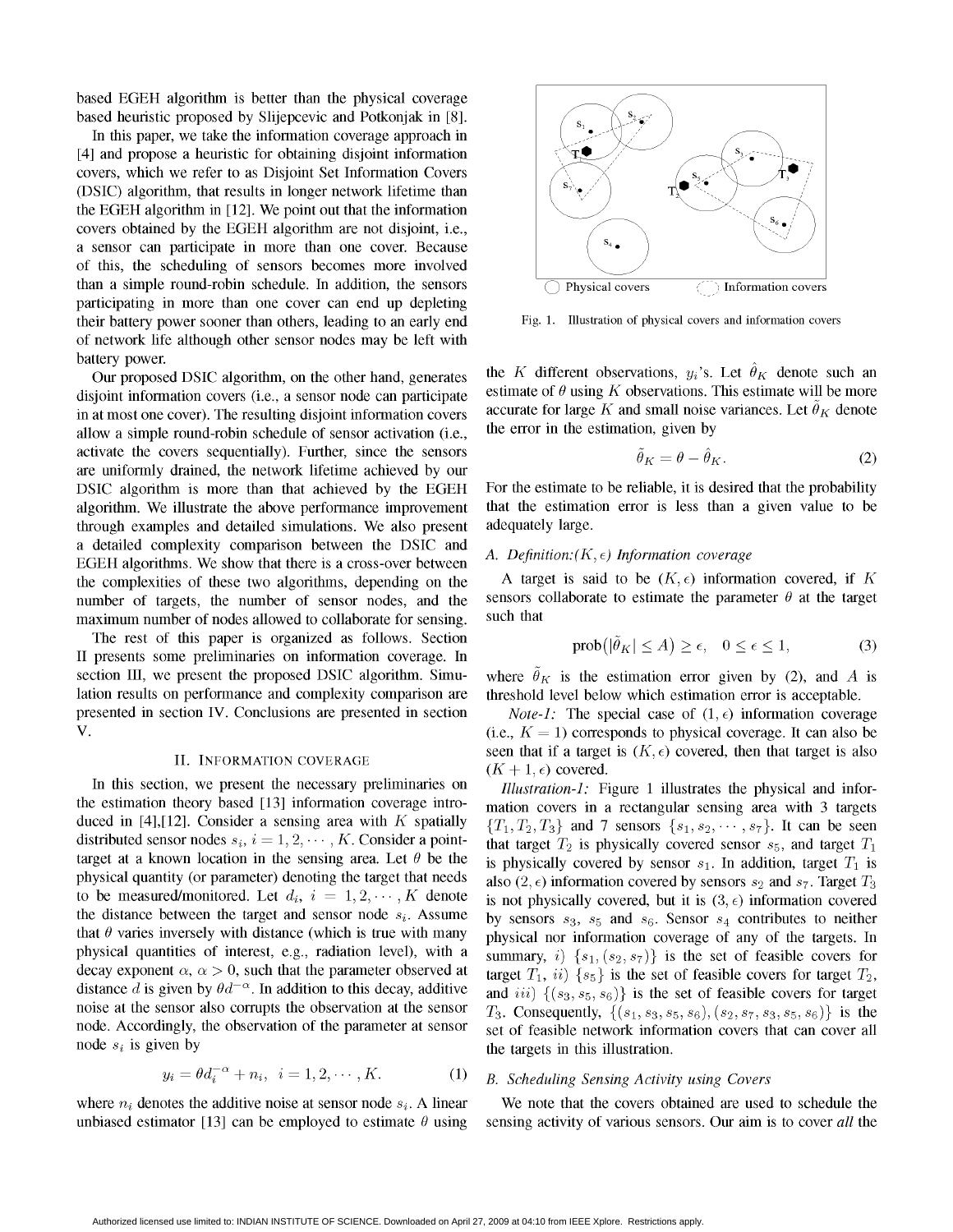targets in the network. Even if one target is not covered, then using sensors  $s_3$ ,  $s_4$ ,  $s_5$  each separated from the other by  $d = 2$ the network ceases to fulfill its sensing objective. In other as shown in Fig. 3 is 12.9 whereas the area covered by physical words, network lifetime is defined as the time up to which coverage with these three sensors is only  $3\pi = 9.42$ . Figure 4 the deployed sensors can cover all the targets in the network. shows the area covered as a function of the sensor separation For example, in Fig. 1, if physical coverage is employed then distance d in Fig. 3 both for physical coverage (PC) as well target  $T_3$  is not covered at all, and so the network lifetime in as information coverage (IC). From Fig. 4, it is observed that this case is zero (i.e., the network can never sense all targets information coverage covers a larger area compared to physical using physical coverage). On the other hand, if information coverage,  $A_{(K,\epsilon)} \ge A_{(1,\epsilon)}$  for  $K \ge 1$ . coverage is used as in the above illustration in Fig. 1, then the information covers  $(s_1, s_3, s_5, s_6)$  and  $(s_2, s_7, s_3, s_5, s_6)$  can  $s = 0.683$ , R=1,  $\alpha =$ be alternatively scheduled to sense all the targets. That is, in  $\qquad 4.5$ time slot 1, sensors  $s_1, s_3, s_5, s_6$  are activated, and in time slot 2, sensors  $s_2$ ,  $s_3$ ,  $s_5$ ,  $s_6$ ,  $s_7$  are activated, and so on as shown in Fig. 2, such that this activation cycle is continued until  $\frac{1}{2.5}$ both the invalid if any of the sensors in that cover is fully  $\frac{1}{2}$ . both the information covers become invalid (a cover is said we address in this paper is to obtain information covers that will result in long network lifetimes. Fig. 3. Illustration of area covered by physical coverage and information



information covers in Fig. 1. Simple round-robin schedule is adequate.

*Note-2*: An area is said to be completely  $(K, \epsilon)$  covered if  $18 \sqrt{\frac{1}{1-\epsilon} \cdot 1C (K_{\text{max}}-3)}$ all the points in the area are  $(K, \epsilon)$  covered.

*Illustration-2*: We present a comparison of the area covered  $\begin{array}{c} \begin{array}{c} \hline \text{er } P \text{C (3 sensors)} \end{array} \end{array}$ by information coverage and physical coverage in Figs. 3 and 14 <sup>0</sup> PC (2 sensors) 4. The physical coverage radius,  $R$ , is taken to be 1. This unit range corresponds to a A value equal to the noise standard  $12$ deviation  $\sigma$ , and an  $\epsilon$  value equal to 0.683 for  $(1, \epsilon)$  coverage<br>
(i.e., physical coverage) in Eqn. (3) [12]. The area covered<br>
by one sensor using physical coverage is then a circular area  $\frac{8}{8}$  a<br>
of unit radi deviation  $\sigma$ , and an  $\epsilon$  value equal to 0.683 for (1,  $\epsilon$ ) coverage by one sensor using physical coverage is then a circular area  $\frac{8}{8}$  8 of unit radius, i.e.,  $A_{(1, \epsilon=0.683)} = \pi R^2 = \pi = 3.14$ . The area covered by two sensors  $s_1$  and  $s_2$ , separated by distance  $d = 2$  is shown in Fig. 3. While physical coverage in this case results in a covered area of  $2\pi R^2 = 2\pi = 6.28$  (denoted by two circles each of radius R, centered at  $s_1$  and  $s_2$ ), the <br>(2,  $\epsilon$ ) information coverage satisfying Eqn. (3) results in a  $(2, \epsilon)$  information coverage satisfying Eqn. (3) results in a  $\epsilon$  <sup>0</sup> 0.5<sup>1</sup> 1.5<sup>1</sup> 1.5<sup>2</sup> 2.5<sup>2</sup> larger covered area of 7.9 (area of two unit-radius circles plus the black shaded area around the two circles in Fig. Fig. 4. Area covered by physical coverage (PC) and information coverage 3). Similarly, the area covered by  $(3, \epsilon)$  information coverage (IC).  $\alpha = 1, R = 1, \epsilon = 0.683$ .



coverage

 $S_5$   $A$   $A$   $A$   $A$   $A$   $A$ stm for scheduling sensor activity that can result in long network  $\overline{A}$   $\overline{A}$   $\overline{A}$   $\overline{A}$   $\overline{A}$   $\overline{A}$   $\overline{A}$   $\overline{A}$   $\overline{A}$   $\overline{A}$   $\overline{A}$   $\overline{A}$   $\overline{A}$   $\overline{A}$   $\overline{A}$   $\overline{A}$   $\overline{A}$   $\overline{A}$   $\overline{A}$   $\overline{A}$   $\overline{A}$   $\overline{A}$   $\overline{A}$   $\overline{A}$   $\overline{$ <sup>53</sup> A A A A Greedy-Equalized Heuristic (EGEH) to obtain information  $\mathbf{s}_2$   $\mathbf{A}$   $\mathbf{A}$   $\mathbf{A}$   $\mathbf{A}$  covers. The information covers they obtained through EGEH se A = A =v are not disjoint. That is, <sup>a</sup> sensor can participate in more than  $\frac{1}{\text{cycle 1}}$  one cover. Because of this, the resulting schedule of sensor  $\frac{1}{\text{cycle 2}}$ activity is more involved than a simple round-robin schedule. time<br>Disjoint set covers, where a sensor can participate in at most Fig. 2. An illustration of scheduling the sensing activity of sensors using one cover, on the other hand, are advantageous because a

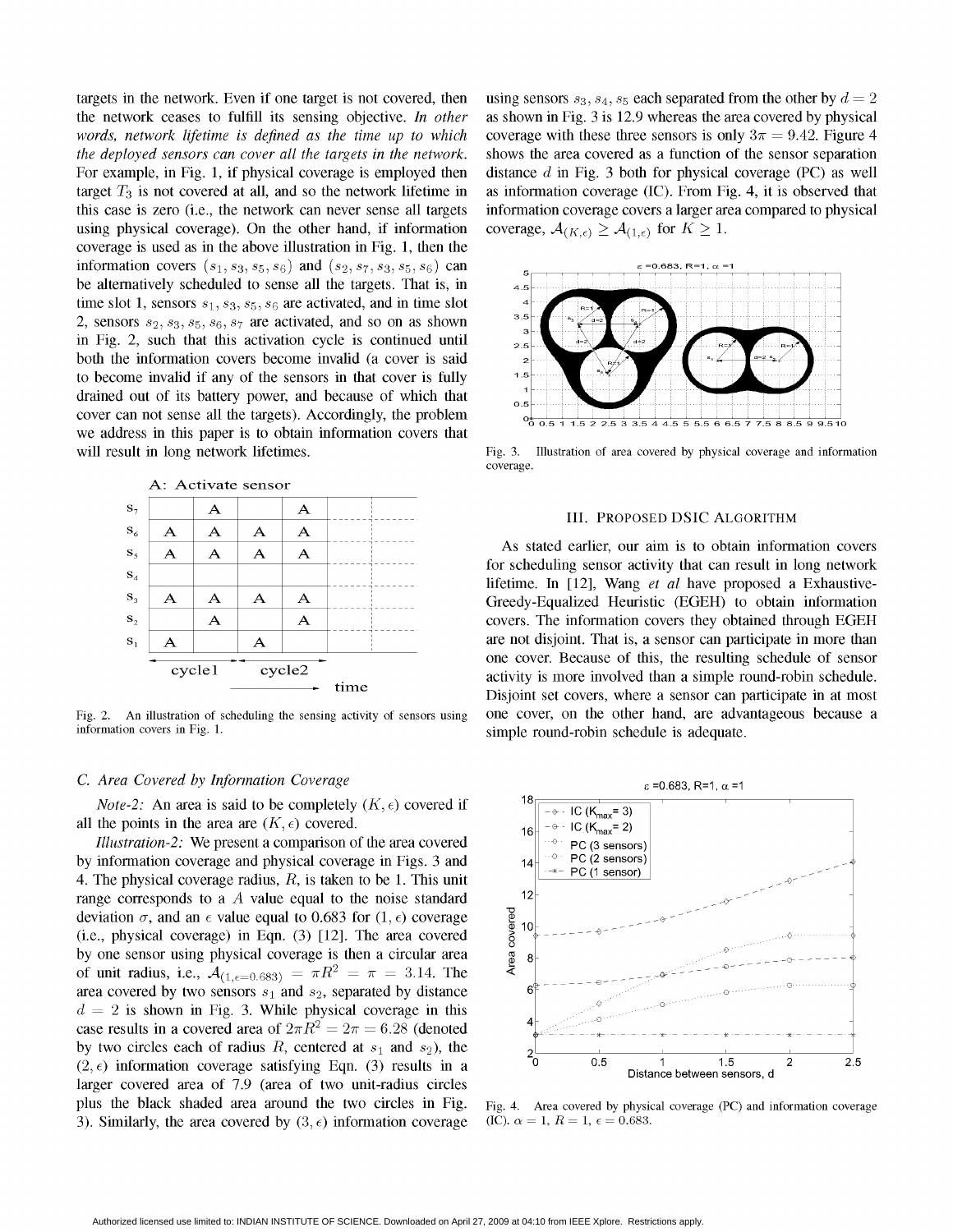The coverage problem using *disjoint set* of *physical* covers has been studied widely in the literature, where the disjoint set physical cover problem has been shown to be NP-complete [7], and so heuristics have been proposed to obtain disjoint set physical covers  $[7]$ , $[8]$ , $[9]$ . The problem of obtaining *disjoint* set of information covers is of interest, which has not been addressed so far to our knowledge. We, in this section, address this problem of obtaining disjoint set of information covers. We note that our problem being a  $(K, \epsilon)$  coverage problem, in which  $(1, \epsilon)$  coverage (i.e., physical coverage) is a special case, is also NP-complete. Hence, we propose a heuristic to obtain disjoint set information covers. We refer to the proposed heuristic as disjoint set information covers (DSIC) algorithm, which achieves longer lifetime than the EGEH algorithm in [12]. We explain the DSIC algorithm in the following.

Consider a set of N homogeneous sensor nodes<br>  $= \{s_1, s_2, \ldots, s_N\}$  and a set of M targets  $\mathcal{T} =$  STEP-LOF THE PROPOSED DSIC ALGORITHM  $S = \{s_1, s_2, \cdots, s_N\}$  and a set of M targets  $T =$  ${T_1, T_2, \cdots, T_M}$ , which are distributed randomly in a sensing area. A target  $T_i$  can be sensed/monitored by a single sensor only if that target falls inside the the physical coverage range of that sensor. However, as described in the previous Now, Step-I of the proposed DSIC algorithm, which is given section, sensors can collaborate to sense the target  $T_i$ , even if in pseudo-code form in Table I, essentially obtains  $U_j$  for  $j = T_i$  lies outside the physical coverage range of these sensors.  $1, 2, \dots, M$ . Some key steps Let  $K_{max}$  denote the maximum number of sensors allowed explained as follows. to collaborate in sensing a target.  $K_{max} = 1$  corresponds to Line 4: Line 4 in the algorithm generates all feasible physical coverage. Let the operator  $|\mathcal{B}|$  denote the cardinality information covers for a given target  $T_j$  and a given K, from of set  $\mathcal{B}$  (i.e., number of elements in set  $\mathcal{B}$ ). Let a set of sensor nodes  $S_k$ 

$$
\mathcal{C} = \{C_1, C_2, \cdots, C_{|\mathcal{C}|}\}\tag{4}
$$

denote a disjoint set of information covers that cover all the targets, where the jth information cover  $C_j$ ,  $j = 1, 2, \dots, |\mathcal{C}|$ denote a subset of  $S$  such that *all* targets can be information covered by using all sensors in  $C_j$ , and  $C_j \cap C_k = \phi$  for  $j \neq k$ .  $j \neq k$ .  $\mathcal{W}_2 = \{(s_5)\}\$  for  $K = 1$ 

in (4), using the proposed heuristic. The operation of the  $W_i$  for that K in the increasing order of their respective  $\beta =$ proposed DSIC heuristic can be divided in two steps. In Step- $\Pr\{|\theta_{K,j}| \leq A\}$  values. For illustration purposes, consider an I, disjoint set of information covers for each target in the example, where for  $K = 2$ network is obtained. In Step-II, using the outcome in Step-I, a disjoint set of information covers that can cover all the

formation covers for each target. For a given target  $T_i$ ,  $j = 1, 2, \dots, M$ , let  $\mathcal{U}_j$  denote the set of disjoint information covers for target  $T_i$  such that

$$
\mathcal{U}_j = \left\{ u_j^1, u_j^2, \cdots, u_j^{|\mathcal{U}_j|} \right\},\tag{5}
$$

$$
u_j^q \bigcap u_j^r = \phi, \ \text{ for } q \neq r. \tag{6}
$$

The coverage problem using *disjoint set* of *physical* covers  
\nhas been studied widely in the literature, where the disjoint  
\nset physical cover problem has been shown to be NP-complete  
\n[7], and so heuristics have been proposed to obtain disjoint set  
\n[7], and so heuristics have been proposed to obtain disjoint set  
\nexists *real* of *information* covers is of interest, which has not been  
\naddressed so far to our knowledge. We, in this section, address  
\nthis problem of obtaining *disjoint* set of information covers is of interest, which has not been  
\nthe order that our problem being a 
$$
(K, \epsilon)
$$
 coverage problem,  
\nin which  $(1, \epsilon)$  coverage (i.e., physical coverage) is a special  
\ncase, is also NP-complete. Hence, we propose a heuristic to  
\nobtain disjoint set information covers. We refer to the proposed  
\nheuristic as disjoint set information covers. We refer to the proposed  
\nheuristic as disjoint set information covers. We refer to the proposed  
\nthe function *in* the BGEH algorithm in  
\n[12]. We explain the DSIC algorithm in the following.  
\nA. Network  
\nA. Network  
\nBFGS<sub>1</sub> =  $U_1$ ,  $U_2$ ,  $U_3$ ,  $U_4$ ,  $U_5$ ,  $U_6$ ,  $U_7$ ,  $U_8$   
\n $U_8 = U_1$ ,  $U_9$ ,  $U_9$   
\n $U_9 = U_1$   
\n $U_1 = U_2$   
\n $U_2 = U_3$   
\n $U_3 = U_1$   
\n $U_4 = U_2$   
\n $U_5 = U_3$   
\n $U_6 = U_7$   
\n $U_7 = U_8$   
\n $U_8 = U_9$   
\n $U_9 = U_1$   
\n $U_9 = U_2$   
\n $U_9 = U_3$   
\n $U_9 = U_1$   
\n $U_9 = U_2$   
\n $U_9 = U_3$   
\n $U_9 = U_3$   
\n $U_9 = U_4$   
\n $U_9 = U_5$   
\n $U_9 = U_1$   
\n $U_9 = U_2$   
\n $U$ 

 $1, 2, \cdots, M$ . Some key steps in Step-I of the algorithm are

a set of sensor nodes  $S_t$ . The algorithm starts with  $S_t = S$ for  $K = 1$ .  $W_j = \{w_j^1, w_j^2, \cdots, w_j^{|W_j|}\}\)$  denotes the set of generated covers, where  $0 \leq |W_j| \leq {|\mathcal{S}_t| \choose K}$ . For example, for the scenario in Fig. 1,

denote a subset of S such that all targets can be information  
\ncovered by using all sensors in 
$$
C_j
$$
, and  $C_j \cap C_k = \phi$  for  
\n $j \neq k$ .  
\nB. Algorithm  
\n
$$
W_1 = \{(s_1)\} \text{ for } K = 1
$$
\n
$$
\{(\mathbf{s}_2, \mathbf{s}_7)\} \text{ for } K = 2
$$
\n
$$
\{(\mathbf{s}_2, \mathbf{s}_7)\} \text{ for } K = 2
$$
\n
$$
\{(\mathbf{s}_3, \mathbf{s}_5, \mathbf{s}_6)\} \text{ for } K = 3.
$$

We propose to obtain C, a disjoint set of information covers Line 5: For a given K, Line 5 arranges the elements of

$$
\mathcal{W}_j = \{ (s_2 s_3), (s_2 s_4), (s_3 s_5) \},\tag{7}
$$

targets is obtained.<br> *i*) Step-I: In this step, we obtain a disjoint set of in-<br>  $\alpha$ ,  $\alpha$ ,  $\alpha$ ,  $\alpha$ ,  $\alpha$ ,  $\alpha$ ,  $\alpha$ ,  $\alpha$ ,  $\alpha$ ,  $\alpha$ ,  $\alpha$ ,  $\alpha$ ,  $\alpha$ ,  $\alpha$ ,  $\alpha$ ,  $\alpha$ ,  $\alpha$ ,  $\alpha$ ,  $\alpha$ ,  $\alpha$ ,  $\alpha$ ,  $\alpha$ ,  $\alpha$ ,  $\beta_{(s_2,s_4)} = 0.81, \ \beta_{(s_3,s_5)} = 0.97$ . The sorting operation in Line 5 in this case will result in

$$
\mathcal{W}_{j_{sorted}} = \{(s_2s_4), (s_2s_3), (s_3s_5)\}.
$$
 (8)

Lines 6 to 10: It is noted that the elements of  $W_i$  need not be disjoint (e.g., sensor  $s_3$  is common to two information where  $u_j^q$ ,  $q=1,2,\cdots, |\mathcal{U}_j|$ , is the qth information cover of covers in the  $\mathcal{W}_j$  in (8)). From these sorted set of non-disjoint target  $T_j$  in  $\mathcal{U}_j$ , and information covers for a given K, Lines 6-10 pick disjoint information covers sequentially starting from the first element in the sorted  $W_j$ . The relevance of picking disjoint information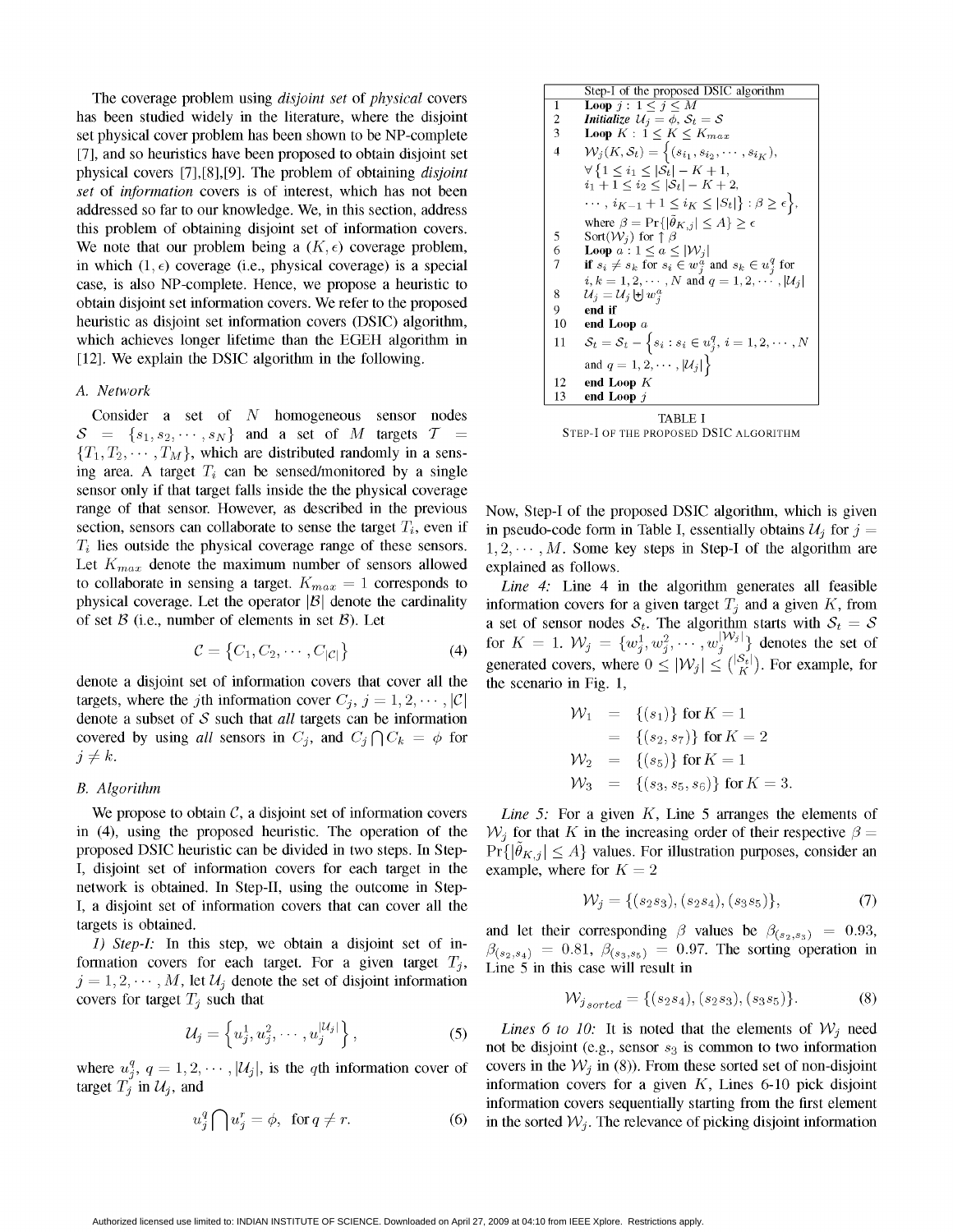covers sequentially from the sorted  $W_i$  is that we give first preference to covers having smaller  $\beta$  values, which typically are from the covers involving nodes far from the target. This preference enables the effective use of energy in far-away nodes, which also results in improved network lifetime. In  $\left| \begin{array}{cc} 17 & \text{Loop } a_M: 1 \le a_M \le |\mathcal{V}_M|, \ \mathcal{V}_M = \mathcal{U}_M \downarrow |\phi| \end{array} \right|$ preference enables the effective use of energy in far-away<br>
nodes, which also results in a larger number of disjoint covers<br>
addition, it also results in a larger number of disjoint covers<br>  $\begin{cases}\n17 & \text{Loop } a_M : 1 \le a_M \le |\mathcal{V$ (we will illustrate this using an example in the next section).

It is noted that Line 7 in the algorithm checks for the 21 end if mutual-exclusive condition. In Line 8, the  $|+]$  operator is used to denote inclusion of a set (e.g.,  $w_i^a$ ) as an element into another set (e.g.,  $\mathcal{U}_j$ ). For example, if  $\mathcal{U}_j$  =  $\{(s_1), (s_2, s_4), (s_3s_7)\}\$  and  $w_i^a = (s_5, s_6)$ , then  $\mathcal{U}_j \biguplus w_i^a = \begin{bmatrix} 24 & \text{end Loop } a_1 \\ \frac{25}{15} & \frac{8 \text{erf}(\mathcal{O}_j)}{25} \\ \frac{1}{15} & \frac{1}{15} \end{bmatrix}$  $\begin{array}{l} \mathcal{J}(81), (82, 84), (8387) f \text{ and } \omega_j = (85, 86), \text{ then } \omega_j \oplus \omega_j = \begin{cases} 25 & \text{Sort}(\mathcal{C}_t) \text{ for } \uparrow |c_t^m|, m = 1, 2, \cdots, |\mathcal{C}_t| \\ 26 & \text{Loop } m: 1 \leq m \leq |\mathcal{C}_t| \end{cases} \end{array}$ 

In the  $W_i$  example in (8), the Lines 6-10 will pick disjoint covers  $\{(s_2s_4), (s_3s_5)\}.$ 

Line 11: In Line 11, the set of sensor nodes  $S_t$  is updated by removing those nodes which have already been used in the disjoint covers in the previous iterations of K. This updated TABLE II<br>
S. is subsequently used in I ine 4 in the iteration for  $K + 1$  STEP-II OF THE PROPOSED DSIC ALGORITHM  $S_t$  is subsequently used in Line 4 in the iteration for  $K + 1$ .

Thus, at the end of Step-I of the algorithm, we get the set of disjoint information covers for all the targets, i.e.,  $U_i$ 's  $j=1,2,\cdots, M$ .

2) Step-II: The Step-II of the algorithm in Table II takes IV. RESULTS AND DISCUSSION the  $\mathcal{U}_j$ 's,  $j = 1, 2, \dots, M$  obtained from Step-I as the We evaluated the performance of the proposed DSIC alinput, and generates <sup>a</sup> set of disjoint information covers gorithm through simulations. Here, we present the simulation

We will explain the key steps in Step-Il by taking the achieved using EGEH algorithm. following example. Consider two targets  $T_1$  and  $T_2$ , and let A. Simulation Model the Step-I give the following disjoint covers for targets  $T_1$  and We consider the following simulation model. A network  $T_2$ :

$$
\mathcal{U}_1 = \{(s_1), (s_2, s_4), (s_3, s_7), (s_5, s_6)\}\tag{9}
$$

$$
\mathcal{U}_2 = \{(s_3), (s_2, s_4), (s_5, s_7), (s_1, s_6, s_8)\} \tag{10}
$$

 ${v_1^1, v_1^2, \dots, v_{b_1, b_1}^{|\mathcal{V}_1|}}^{\mathcal{V}_1|\}_{\mathcal{V}_2} = { (s_1), (s_2, s_4), (s_3, s_7), (s_5, s_6), \phi}, \quad \mathcal{V}_2 = \text{ range } R = 1, \text{ and } \epsilon = 0.683. \text{ The maximum number of nodes.}$  $\{v_2^1, v_2^2, \cdots, v_2^{|\mathcal{V}_2|}\} = \{(s_3), (s_2, s_4), (s_5, s_7), (s_1, s_6, s_8), \phi\}.$  Several allowed to collaborate is taken to be  $K_{m,n}= 1,2,3,4$ combinations from elements of  $V_1$  and  $V_2$  can result in information covers that can cover all targets. One such combination B. Performance Results is  $v_1^4 \bigoplus v_2^3 = (s_5, s_6) \bigoplus (s_5, s_7) = (s_5, s_6, s_7)$ . Such covers In Fig. 5, we illustrate the average network lifetime as a are included in the set  $\mathcal{C}_t = \{c_t^1, c_t^2, \dots, c_t^{|C_t|}\}$  (in Line 20), function of  $K_{max}$  are included in the set  $C_t = \{c_t^1, c_t^2, \cdots, c_t^{|\mathcal{C}_t|}\}\)$  (in Line 20), where  $0 \leq |\mathcal{C}_t| \leq |\mathcal{V}_1||\mathcal{V}_2|\cdots|\mathcal{V}_M|$ . In Line 25, elements of  $\mathcal{C}_t$  collaborate) obtained from the simulations by averaging over are sorted in the increasing order their respective cardinality, 100 different realizations of the network with 95% confidence i.e.,  $|c_t^m|, m = 1, 2, \cdots, |C_t|$ . Finally, Lines 26 to 28 pick the interval. The performance of both DSIC as well as EGEH disjoint covers starting sequentially from the sorted set  $C_t$ . That algorithms are shown for  $N = 10, 20, 30$ . It is observed that is, we give first preference to those covers with less sensors both the algorithms perform better than physical coverage (i.e., participating. The intervals of  $K_{max} = 1$  - that is, due to information coverage, lifetime

obtained as  $C = \{(s_1, s_3), (s_2, s_4), (s_5, s_6, s_7)\}.$  (diminishing returns for increased  $K_{max}$ ). It is also observed

|          | Step-II of the proposed DSIC algorithm                                                                   |
|----------|----------------------------------------------------------------------------------------------------------|
| 14       | Initialize $C = C_t = \{\phi\}$                                                                          |
| 15.      | Loop $a_1: 1 \leq a_1 \leq  \mathcal{V}_1 , \ \mathcal{V}_1 = \mathcal{U}_1 \biguplus {\phi}$            |
| 16       | <b>Loop</b> $a_2: 1 \le a_2 \le  \mathcal{V}_2 , \ \mathcal{V}_2 = \mathcal{U}_2   \mathcal{H}_1   \phi$ |
|          |                                                                                                          |
|          |                                                                                                          |
| 17       | <b>Loop</b> $a_M: 1 \le a_M \le  \mathcal{V}_M , \ \mathcal{V}_M = \mathcal{U}_M$ $\{\cdot\}$            |
| 18       | $\mathcal{M}_{a_1 a_2 \cdots a_M} = \{v_1^{a_1} \otimes v_2^{a_2} \otimes \cdots \otimes v_M^{a_M}\}\$   |
| 19       | if $\mathcal{M}_{a_1 a_2 \cdots a_M}$ covers all targets in T                                            |
| 20       | $\mathcal{C}_t = \mathcal{C}_t \biguplus \mathcal{M}_{a_1 a_2 \cdots a_M}$                               |
| 21       | end if                                                                                                   |
| 22       | end Loop $a_M$                                                                                           |
|          |                                                                                                          |
|          |                                                                                                          |
|          |                                                                                                          |
| 23       | end Loop $a_2$                                                                                           |
| 24       | end Loop $a_1$                                                                                           |
| 25       |                                                                                                          |
| 26       | Sort $(\mathcal{C}_t)$ for $\uparrow  c_t^m , m = 1, 2, \cdots,  \mathcal{C}_t $                         |
|          | Loop $m: 1 \leq m \leq  \mathcal{C}_t $                                                                  |
| 27       | if $s_i \neq s_k$ for $s_i \in c_i^m$ and $s_k \in C_r$ ,                                                |
|          | for $i, k = 1, 2, \cdots, N$ and $r = 1, 2, \cdots,  \mathcal{C} $                                       |
| 28       | $\mathcal{C} = \mathcal{C} \boxplus c_i^m$                                                               |
| 29<br>30 | end if<br>end Loon m                                                                                     |



 $C = \{C_1, C_2, \dots, C_{|C|}\}\$ , where  $C_i$  can cover all the targets in results on the network lifetime achieved by the DSIC algo-<br>the network and  $C_i \cap C_k = \phi$  for  $i \neq k$ .<br>in thus. We also compare this lifetime performance with rithm. We also compare this lifetime performance with that

with  $5 \times 5$  square sensing area is considered. The number of sensor nodes in the network considered include  $N =$  $10, 20, 30$ . These sensor nodes are uniformly distributed in the sensing area. The number of targets in the network considered *Line 15-24:* These lines generate all combinations of ele-<br>battery energy of  $E_0 = 2$  Joules. As in [14], we assume that ments of  $U_j$ 's (i.e.,  $\mathcal{M}_{a_1a_2\cdots a_M}$  in the algorithm) that result each sensing operation when a sensor is activated to sense is in information covers (not necessarily disjoint) that will cover  $\frac{4 nJ}{4 nJ}$ . We also assume that no energy is consumed when the all targets in the network. sensor is not activated (i.e., left idle). In all the simulations, we For the example of  $U_1$  and  $U_2$  in (9) and (10),  $V_1 = \text{used the following parameter values - } \alpha = 1$ , physical coverage

For the example in (9) and (10), the final set of disjoint increases as  $K_{max}$  is increased. However, this improvement information covers that cover all targets i.e.,  $T_1$  and  $T_2$  is saturates for large values of  $K_{max}$  which can be expected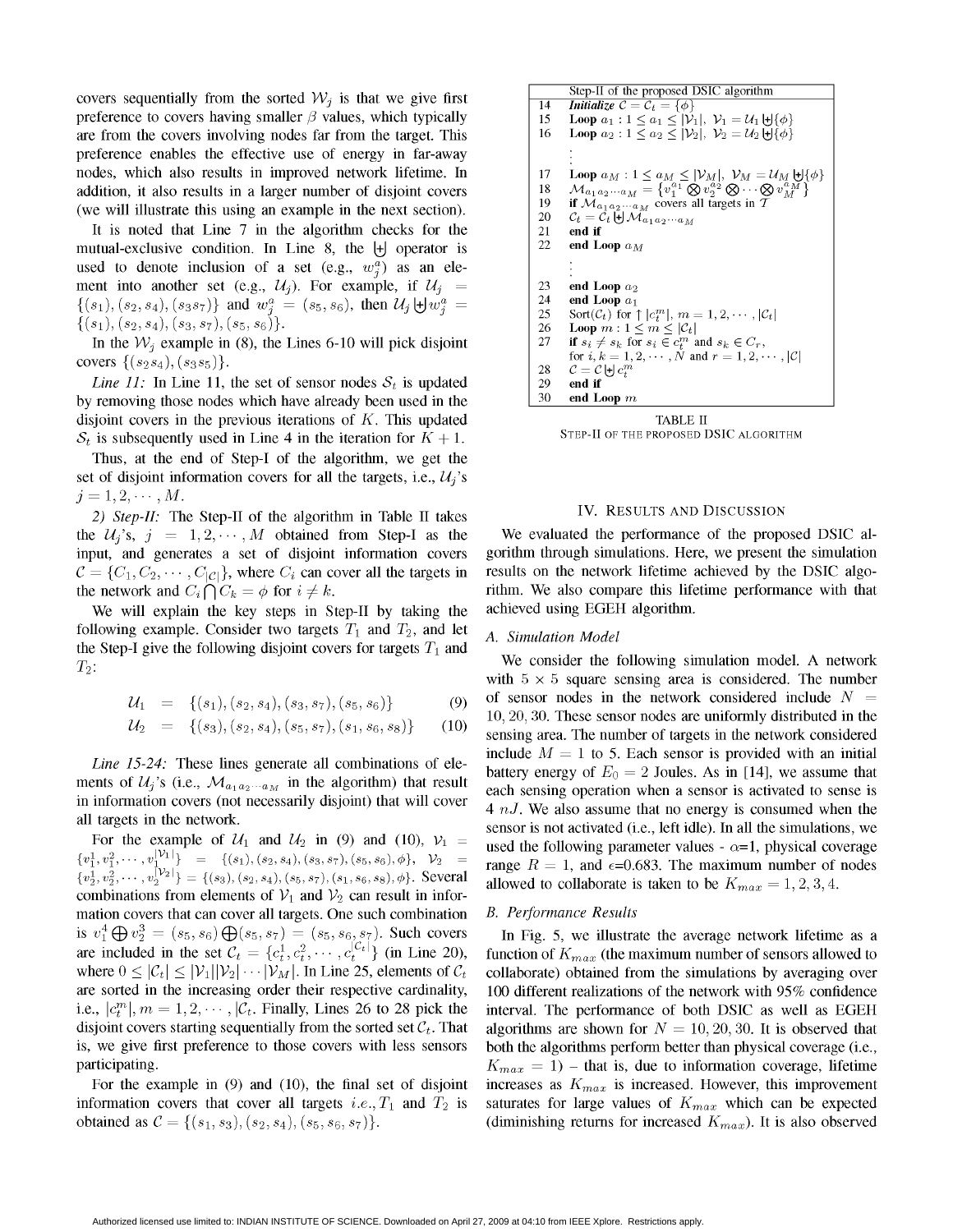that the proposed DSIC algorithm performs better than the <sup>10</sup> EGEH algorithm. The reason for this better performance can<br>be striked to the feat that EGEH asterna assessmentials are be attributed to the fact that EGEH returns covers which are<br>not disjoint whereas as DSIC returns disjoint covers. Since a<br>sensor can participate in more than one cover in EGEH, it<br>can drain the battery power of those sen not disjoint whereas as DSIC returns disjoint covers. Since a sensor can participate in more than one cover in EGEH, it  $\frac{16}{5}$   $6$   $\frac{1}{10}$   $\frac{1}{10}$  N=10 EGEH can drain the battery power of those sensors participating in  $\frac{1}{5}$   $\frac{1}{5}$   $\frac{1}{5}$   $\frac{1}{5}$   $\frac{1}{5}$   $\frac{1}{5}$   $\frac{1}{5}$   $\frac{1}{5}$   $\frac{1}{5}$   $\frac{1}{5}$   $\frac{1}{5}$   $\frac{1}{5}$   $\frac{1}{5}$   $\frac{1}{5}$   $\frac{1}{5}$   $\frac{1}{5}$ multiple covers sooner. This results in the network life to end  $\mathbb{E}$   $\mathbb{L}_{\infty}$  N=30 EGEH soon (i.e., covers become invalid due to lack of battery power in sensors participating in multiple covers) even if some other sensors may have power left in their batteries. Whereas in the proposed DSIC, since the covers are disjoint, the energy in the sensors are fully used, resulting in longer network lifetime. Also, a simple round-robin scheduling is adequate for DSIC  $K_{\text{max}}$ whereas a more elaborate scheduling is required for EGEH

We illustrate the above observations with an example using Figs. 6 and 7. Consider the network with nodes and a target as shown in Figs. 6 and 7. For this scenario, DSIC will return the following four information covers  $\{s_1,s_2,(s_3,s_4),(s_5,s_6)\}$ (see Fig.  $6(a)$ ). Note that all the above covers are disjoint. Whereas EGEH will return the following five information covers  $\{s_1, s_2, (s_3, s_4), (s_5, s_6), (s_4, s_6)\}\$  (see Fig. 6(b)). Although EGEH 'greedily' returns more number of covers than  $\left( \frac{1}{2} \right)^{3}$ DSIC, as can be seen, these covers are not disjoint (i.e., sensors  $s_4$  and  $s_6$  in EGEH are present in two covers). Further, the 'equalization' part in Step-3 of EGEH, in order to make  $\bigcirc$  Physical covers (b) EGEH the appearances (i.e., activation) of all sensors in the covers  $\sum_{n=1}^{\infty}$  Information covers to be almost equal in a scheduling cycle, results in a more involved activity schedule as shown in Fig. 7(b). In the EGEH Fig. 6. Illustration of information covers chosen by DSIC and EGEH. schedule in Fig. 7(b), sensors  $s_1$  and  $s_2$  are activated twice in a scheduling cycle in order to almost equalize the number of activations. Also, the network lifetime achieved in this EGEH can write schedule can be computed to be  $3.5$  (using the formulation in  $[12]$ , which requires the LCM of certain weights of the covers which are proportional to the number of activations of From the above equation, it can be seen that the sensors in those covers). On the other hand, the covers  $\bullet$  for  $M+1 > 2K_{max}$ returned by DSIC, being disjoint, results in a simple roundrobin schedule as shown in Fig. 7(a) is adequate. In addition,  $H_{DSIC}$ the network lifetime achieved here is 4. Thus, by preferring to i) use disjoint covers, and ii) use far-away nodes (e.g., in Fig.  $6(a)$ , DSIC did not give preference to the nearby cover  $(s_4, s_6)$ ), DSIC achieves better performance than EGEH.

In Fig. 8, we illustrate the average network lifetime as a function of M, the number of targets in the network, for  $N =$ 20, 30 and  $K_{max} = 4$ . As the number of targets is increased, lifetime decreases, which is expected. Here again, DSIC is  $H_{EGEH} = H_{EGEH} = K_{max} (M + 2)$ <br>seen to achieve longer network lifetime than EGEH From the above, it can be seen that the complexities of the seen to achieve longer network lifetime than EGEH.

EGEH algorithms, respectively. From Eqns. (16) and (21), we  $K_{max}$  for 1 target (i.e.,  $M = 1$ ) and  $N = 10, 20, 30$ , whereas



[12].<br>We illustrate the above observations with an example using  $\alpha = 1$ ,  $\epsilon = 0.683$ ,  $R = 1$ ,  $E_0 = 2$  J



$$
\frac{H_{DSIC}}{H_{EGEH}} \approx \frac{\left[2N^{K_{max}}MK_{max}^2 + N^{M+1}\right] \log N}{K_{max}(M+2)N^{2K_{max}}}.\tag{11}
$$

$$
\frac{H_{DSIC}}{H_{EGEH}} > 1,
$$

for 
$$
M + 1 < 2K_{max}
$$

$$
\frac{H_{DSIC}}{H_{EGEH}} < 1,
$$

• and for 
$$
M + 1 = 2K_{max}
$$

$$
\frac{H_{DSIC}}{H_{EGEH}} \approx \frac{\log N}{K_{max}(M+2)}.
$$

DSIC algorithm can be less or more than the EGEH algorithm C. Computational Complexity depending on the values of N, M, and  $K_{max}$ .<br>The observation made through an approximate worst case

In this subsection, we present a comparison of the compu- analysis in the above is also reflected in the complexities of tational complexity of DSIC and EGEH algorithms. A worst the algorithms evaluated in the actual simulations. Figures case analysis of the complexity for these two algorithms are 9 and 10 show the complexity of the algorithms obtained presented in Appendix. Equations (16) and (21) in Appendix from the simulations by averaging over 100 different network <sup>I</sup> give the worst case approximate complexity for DSIC and realizations. Figure 9 shows the complexity as <sup>a</sup> function of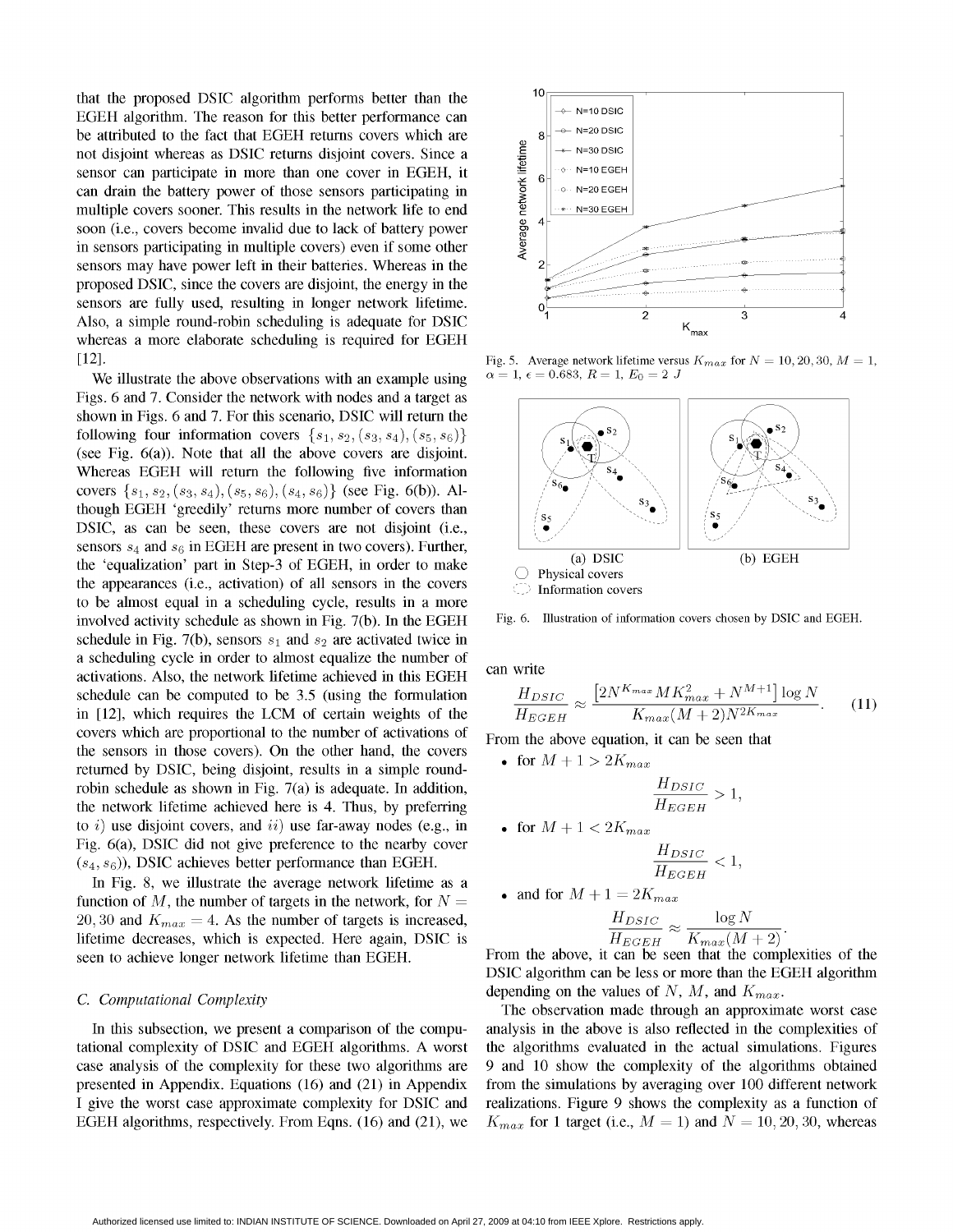



Fig. 8. Average network lifetime versus number of targets,  $M$ , to monitor.  $N = 30, 20, K_{max} = 4, \alpha = 1, \epsilon = 0.683, R = 1, E_0 = 2 J.$  10<sup>2</sup> 1 2 3

be observed that the complexity of one algorithm is more or less than the other depending on the values of  $M$  (the number<br>of targets),  $K_{max}$  (the maximum number of sensors allowed corroborate with a similar observation we made earlier based sensors in the network. on the approximate worst case complexity analysis.

## V. CONCLUSION

ity of various sensors in wireless sensor networks have been Vol. 39, no 4, pp. 393-422, 2002.<br>studied by others in the literature for 'physical coverage' [2] I. F. Akyildiz and I. H. Kasimoglu, "Wireless sensor and actor studied by others in the literature for 'physical coverage'.<br>But, to our knowledge, disjoint set covers have not been  $\frac{2}{351-367}$ , October 2004. But, to our knowledge, disjoint set covers have not been investigated for 'information coverage'. Our new contribu-<br>
in this paper was that we proposed an algorithm to ad-hoc sensor networks" Proc. IEEE WCNC'2002, pp. 350-355, March tion in this paper was that we proposed an algorithm to obtain disjoint set of information covers (DSIC) for energy efficient scheduling of sensors using information coverage. coverage for wireless sensor networks," IEEE Commun. Letters, vol.<br>It was shown that the network lifetime is increased as the 9, no.11, pp. 967-969, November 2005 It was shown that the network lifetime is increased as the  $\frac{9}{5}$ , no.11, pp. 967-969, November 2005. number of collaborating nodes for sensing is increased. We sensor networks: Designs and analysis," Intl. Jl. on Sensor Networks, showed that the proposed DSIC algorithm achieved longer Special Issue on Coverage Problems in sensor networks, 2005.<br>
network lifetimes compared to an EGEH algorithm that has [6] D. Tian and N. Georganas, "A coverage-prese network lifetimes compared to an EGEH algorithm, that has<br>been recently proposed in the literature. Presenting a detailed<br>been recently proposed in the literature. Presenting a detailed<br>workshop on Wireless Sensor Networks computational complexity comparison between the proposed 2002.



N=20 DSIC Fig. 9. Computational complexity versus  $K_{max}$  obtained from simulations.



Fig. 10 is for 4 targets (i.e.,  $M = 4$ ). From these figures, it can Fig. 10. Computational complexity versus  $K_{max}$  obtained from simulations.

DSIC and EGEH algorithms, we showed that, there is a to collaborate), and  $N$  (the number of sensors). It is noted cross-over between the complexities of these two algorithms that the cross-overs between the resulting complexities of depending on the number of targets to monitor, the maximum DSIC and EGEH algorithms seen in Figs. 9 and 10 essentially number of sensors allowed to collaborate, and the number of

### **REFERENCES**

- [1] I. Akyildiz, W. Su, Y. Sankarasubramaniam, and E. Cayirci, "Wireless Disjoint set cover problem for scheduling the sensing activ-<br>
The sensor networks: A survey", Computer Networks, Elsevier Publishers,<br>
The Sensing Sensing Sensing Sensing Sensing Sensing Sensing Sensing Sensing Sensing Sen
	-
	- 2002.
	- [4] B. Wang, W. Wang, V. Srinivasan, and K. C. Chua, "Information
	-
	-